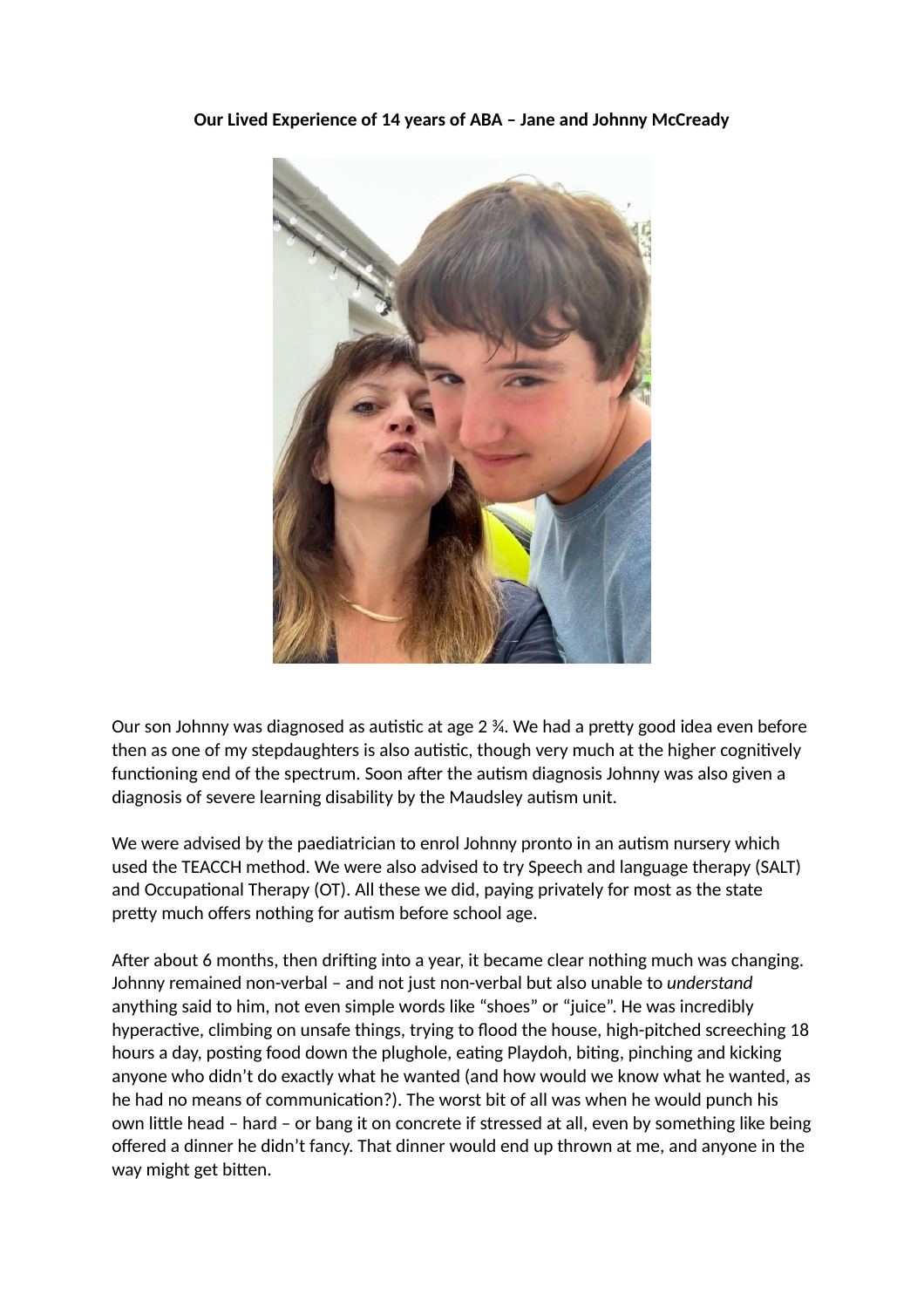The speech therapist we'd hired, with autism expertise, said sadly that she didn't think he would ever be able to talk and we should move to signing. He was only 3. I was a teacher once way back, 3 seemed too early to give up on speech.

I asked the nursery too for help with his aggression and self-injury. They had not much to offer – "*praise him when he's* not *hitting you*" was the best they had. This was a child who did not understand speech. Let alone a sophisticated double negative like that.

At our wit's end, another mum recommended I try ABA, which had worked so well for her autistic boy. "No, no" said I, "for I have heard dark and terrible things about it, how it creates *little robots and is cruel*". Luckily for me she did not mince her words: "you are talking *rubbish and have been misinformed, you should try it"* she said*.* 

What did I have to lose? We reached out to the same supervisor she was using, a jolly and easygoing young chap called Matt. I remember him turning up on day one with a rucksack full of squidgy and spinning toys.

Right away, I could see Johnny start to respond to ABA. The first tool an ABA practitioner has in their teaching armoury is something called "mand training". It means learning how to request for desired items (or making demands). Simply put, an autistic child who cannot imitate and who does not yet "get" what speech is for, will probably not just start speaking or communicating out of thin air. And of course imitation skills aren't just about speech they're also vital for learning signing, or pretty much everything from doing up a zip through to reading. So first they taught Johnny to imitate actions - "do this" for copying clap hands, stamp feet, hands in the air. All with huge use of fun and motivation to encourage him to copy the actions - they call it reinforcement. So for Johnny his reinforcement was a huge push on the swing or a play with a squidgy toy. It would be different for another child, has to be tailored to what motivates the individual.

Just three weeks after starting, they moved from non-verbal to verbal imitations and Johnny actually said his first word. Not very clearly, not all that well, but it was a word all the same. He had learned that making the mouth shape "*puh*" got him the best thing in the world – a "*push*" on his beloved swing.

They then moved on to other sounds, words, mands.

Meanwhile they were teaching him so many other skills, like walking down the road to the shops (he'd previously insisted on the car or buggy even for 10 yards). They had started to redirect his aggression and self injury into better ways of expressing himself – for instance, using his words, or squeezing his fingers together tightly instead of self injury. If you start early on this stuff you can change habits, teach them to "self-edit". All much harder when habits are entrenched and they are twice your size.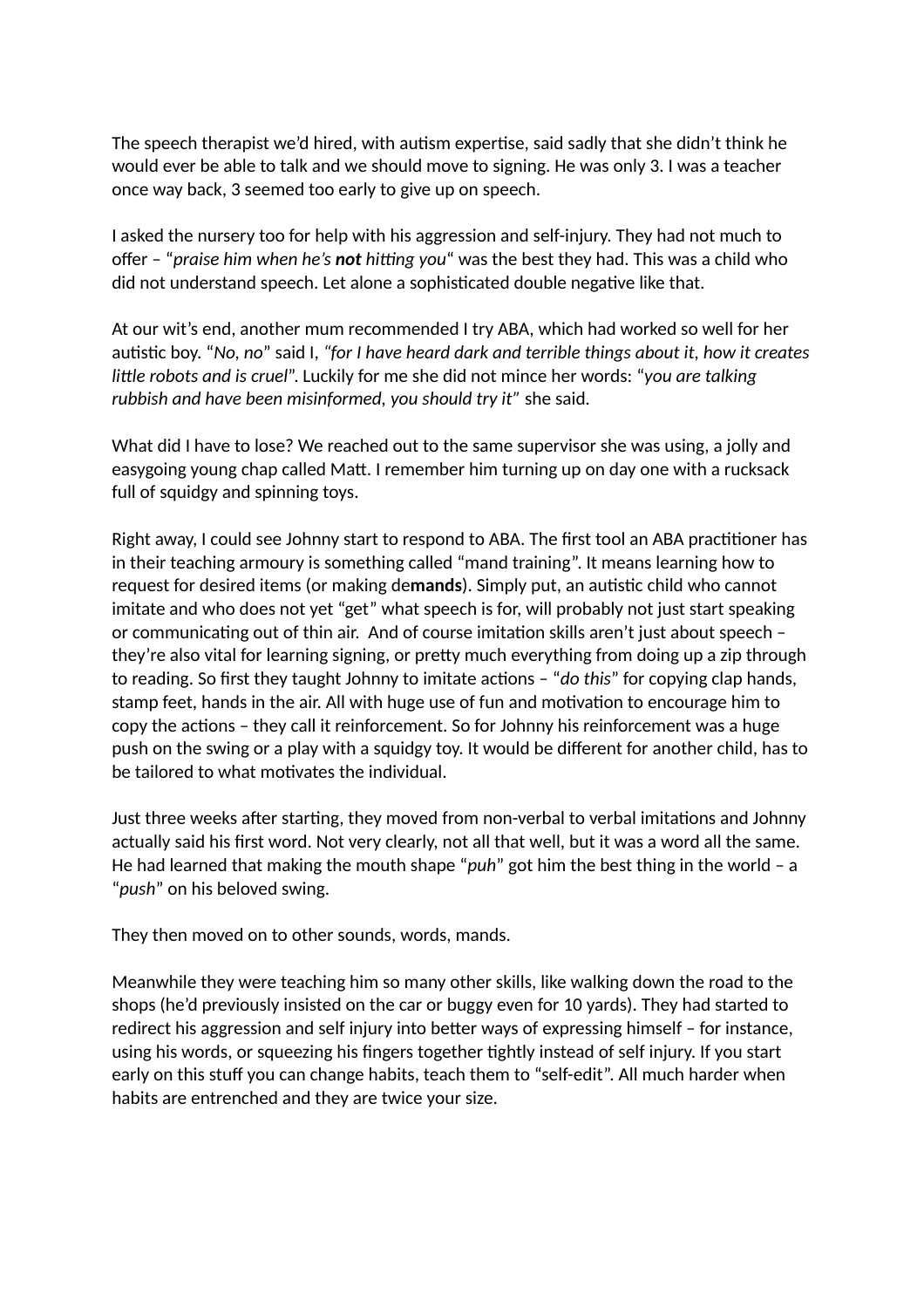One of the key things they also taught him back then, which no-one talks about much but which is absolutely crucial for all learning is to sit still. First for 10 seconds, then 20, then a minute. If you cannot sit and listen for a bit, you cannot learn.

I wanted Johnny to try the mainstream primary at the top of our road, which one of his 3 big sisters, then age 6, was already attending.

So with evidence of great progress, and with the help of a fine legal advocate, I managed to get ABA onto his Statement of Special Educational Needs, and Johnny started in their nursery class. At first it was just a couple of afternoons a week, always with his ABA tutor at his side, then lots of work back at home with his ABA team working on skills to feed back into school life. The local authority started to chip in for the ABA.

We'd been advised he was really "too severe" for mainstream, but I wanted to try it. And he loved it from the start.

There were two things the ABA tutors could do that a non-ABA shadow couldn't (we tried). One was they knew how to motivate him to learn - using his reinforcers, breaking tasks down into their smallest composite elements, giving him short bursts of learning followed by a big play with his toys. A whole raft of techniques.

The other was that they knew how to redirect any challenging behaviour – crucial in a busy and manic classroom of 30 other tots. Without this, he'd have entered the woeful autism school exclusion stats fairly quickly for being disruptive or even aggressive.

Three beautiful, inclusive years Johnny had at that primary school. Yes he was "too severe" but he loved it, and learned to be around the noise and fun and chaos of 30 kids. He had playdates and went to parties, he joined in all of it. I often had my heart in my mouth dropping him off, but not him - he bounced in very happily every day.

But as he entered Key Stage 2 at age 7, art and PE gave way to geography and fractions. It was pretty clear that – though he was talking more, reading a little bit, writing a little bit – he was just too far behind. And he wasn't quite as happy any more.

So we decided on a move to special school. An ABA special school not a school using TEACCH, as the evidence was clear that this was how he learned best. With another call or two on my legal advocate, Johnny won a state-funded place at the ABA school 40 mins away from us in central London. I offered to do the transport, and am still driving him there and back each day 9 years later.

When Johnny started at the ABA school, he had hundreds of single words – but not all very clearly enunciated.

Gradually over the years they have taught him to clarify his speech and to use little phrases not just single words. SALTs and ABA staff were now pooling their skills to help him, not working in separate silos.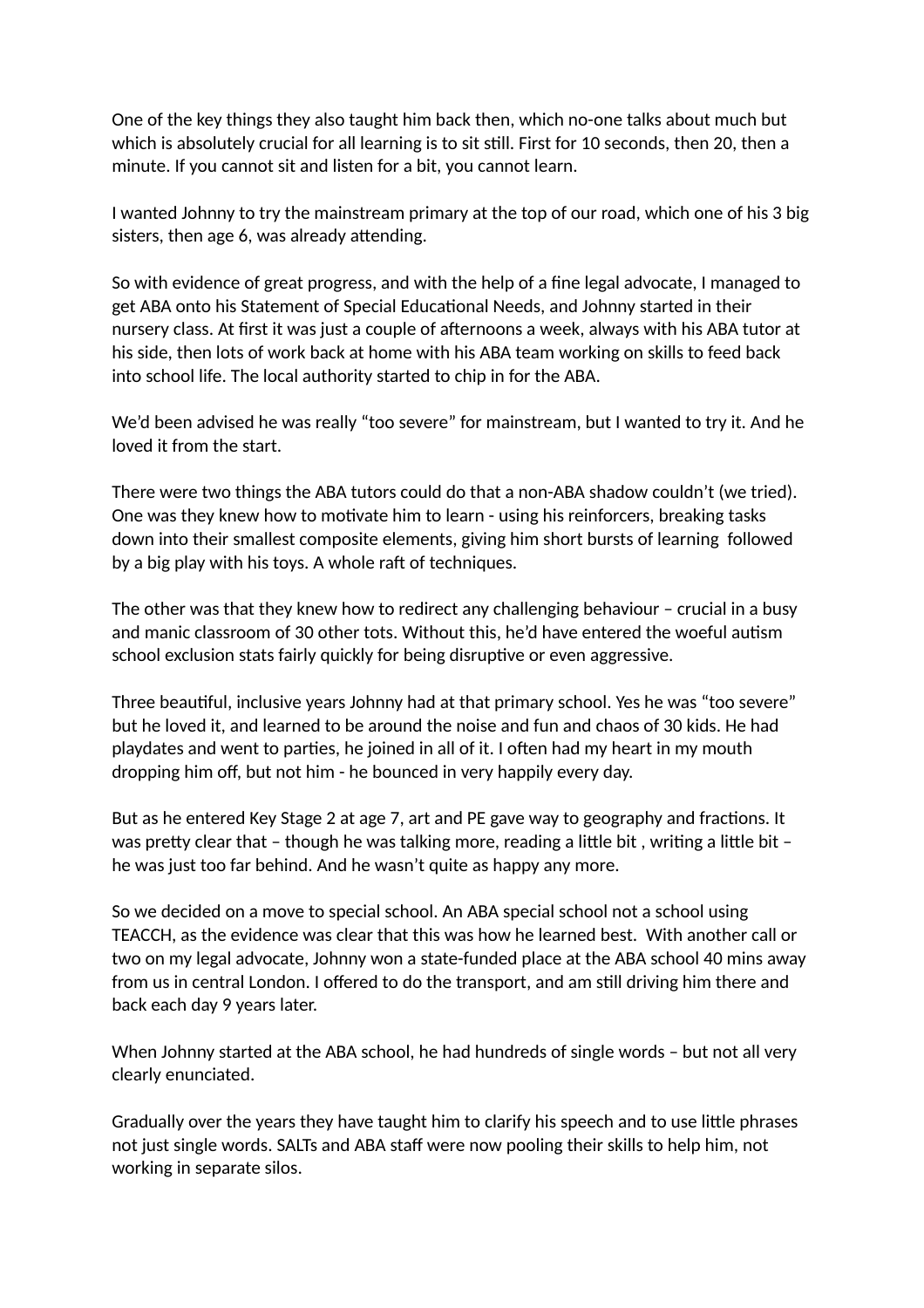The other day he commented to me unprompted "*nice warm floor*" when I'd put the bathroom underfloor heating on. May not sound like much? But for a boy I'd been told would never speak, that conversational utterance is a triumph akin to his big sisters getting into uni.

The Ofsted-outstanding ABA school has high expectations of how much Johnny can achieve. The best way to illustrate the sheer breadth is to pull out a few goals from his school reports. From reading signs in the community like "fire exit" and "drinking water" to writing, saying and typing his full name and address. Learning to do yoga and how to swim. Learning to play with his classmates and take turns in a game of football. Learning that using words isn't just about getting needs met, but about having little chats. Understanding when the things he loves are going to happen – eg right now it's all about "*disco in 2 weeks*". Washing his hands in the most hygienic way possible, sorting out laundry lights from darks, saying a line in the school Christmas play. Academics and learning in a group as well as one-to-one. The list goes on.

ABA is generally only used on redirecting 'stims' (self stimulatory behaviours) when they are barriers to learning, or downright harmful (like his self injurious head banging). Some of Johnny's stims fall into the 'barrier-to-learning' category and school have worked on redirecting them. For instance, his constant noisy shouting was a barrier not just to his own learning but to the whole class's – no-one could hear a word anyone said. So he's learned there are some times you *can* make huge amounts of noise and some you can't. Same with bouncing – especially now he's much larger. In some places it simply isn't safe to bounce, like on a crowded tube platform, a precarious floor or next to a little old lady in Costa Coffee. If he's not taught these things, his world would start to narrow down.

Then at age 10, another blow.

Johnny was diagnosed with Type 1 Diabetes. This means he needs 5 insulin injections in his tummy a day every day for the rest of his life in order to stay alive.

This was a boy who was deeply phobic of needles. Vaccinations had been an utter nightmare, with several people having to hold him down physically, blood everywhere.

But the BCBA (ABA consultant) said – "*let's try and teach him to do his own jabs*". They are so focused on independence skills in ABA - "just enough support" they call it - again contrary to many of the myths about ABA creating prompt-dependency.

Deeply sceptical about Johnny being able to handle a needle, I told them – "*you're welcome to have a go*".

Six months later, using forward-chaining, backward-chaining, reinforcement, prompting, task breakdown – so many tools from the ABA canon - he's doing those jabs himself 5 times a day. Every day, with insouciance and flair.